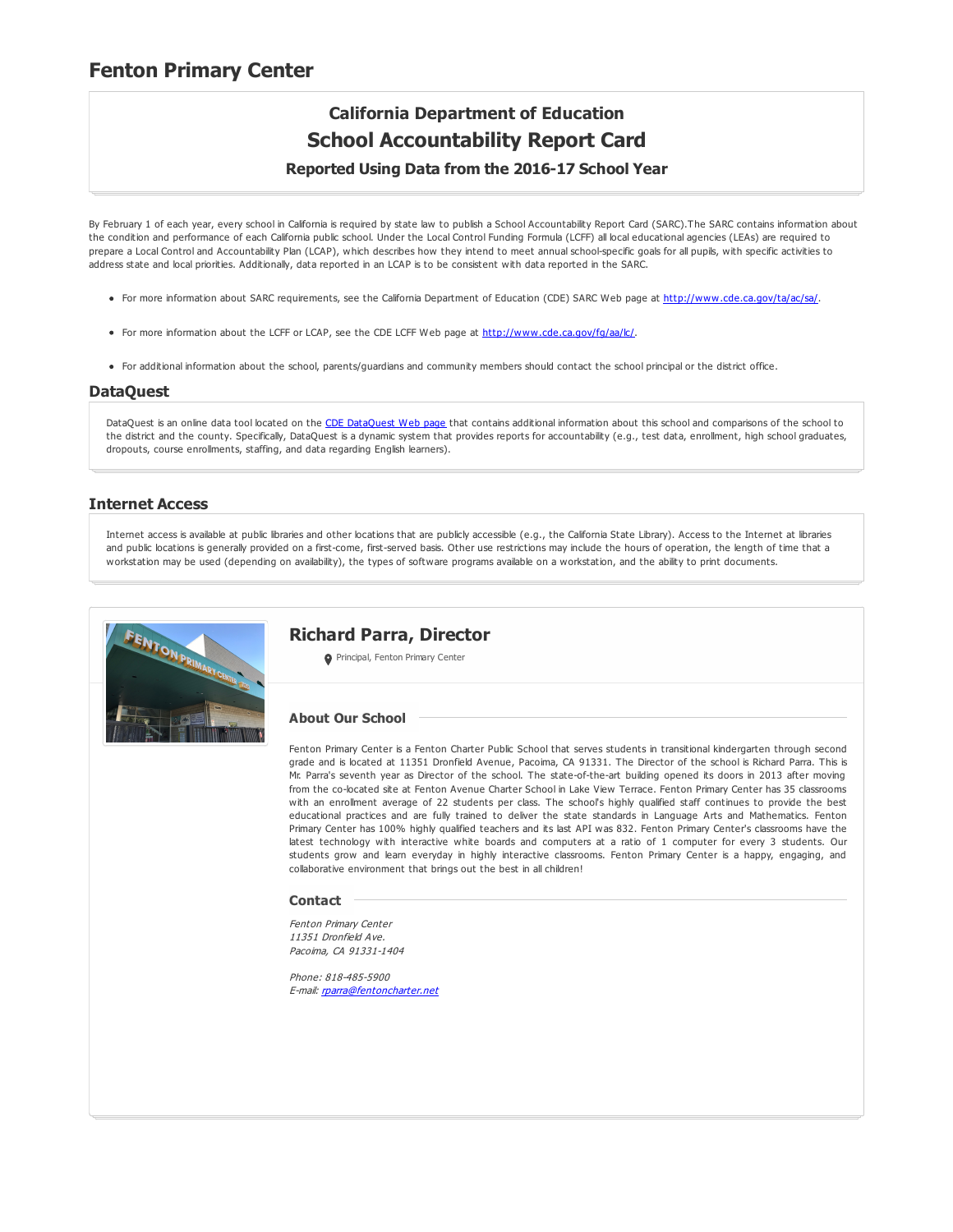## **About This School**

**Contact Information (School Year 2017-18)**

|                       | District Contact Information (School Year 2017-18) |                       | School Contact Information (School Year 2017-18) |
|-----------------------|----------------------------------------------------|-----------------------|--------------------------------------------------|
| <b>District Name</b>  | Los Angeles Unified                                | <b>School Name</b>    | Fenton Primary Center                            |
| <b>Phone Number</b>   | $(213)$ 241-1000                                   | <b>Street</b>         | 11351 Dronfield Ave.                             |
| Superintendent        | Michelle King                                      | City, State, Zip      | Pacoima, Ca, 91331-1404                          |
| <b>E-mail Address</b> | michelle.king@lausd.net                            | <b>Phone Number</b>   | 818-485-5900                                     |
| <b>Web Site</b>       | www.lausd.net                                      | Principal             | Richard Parra, Director                          |
|                       |                                                    | <b>E-mail Address</b> | rparra@fentoncharter.net                         |
|                       |                                                    | <b>Web Site</b>       | http://fentoncharter.net                         |

Last updated: 1/10/2018

#### **School Description and Mission Statement (School Year 2017-18)**

The 2016-2017 school year was a huge success for Fenton Primary Center. The Charter School continued to implement a structured reading intervention program that included specific strategies that helped struggling readers, including English Learners, and students with special needs. FPC also has a strong special education program to serve over 60 students with special needs. The program included a full-time roster of a counselor, a psychologist, three education specialists, a speech therapist, and part-time support from an occupational therapist, an adapted physical education teacher, as well as a full-time coordinator to help monitor the program. Fenton Primary Center has successfully implemented its goals set every year. The Charter School is really showing tremendous growth in student learning. FPC is clearly on the right path in providing students with a rigorous curriculum and an amazing learning environment.

**County-District-School** 19647330115048

**(CDS) Code**

This school year (2017-2018) the school continues to provide a rich learning environment that follows the mission and vision. The mission of the Fenton Primary Center is to cultivate a love of learning by fostering an environment that promotes self-discovery, independence and an awareness of the connectedness between self and others. All members of the FPC community are responsible for the school-wide vision: • The students of FPC will actively seek learning opportunities by working cooperatively, thinking critically, and striving to master rigorous CCSS. • The students, parents and employees of FPC will collaboratively establish and model the highest standards for student achievement, positive self-esteem, pro-social values, and respect for cultural diversity. • The employees of FPC will demonstrate their belief in the value of lifelong learning and model the appropriate and desired behaviors and attitudes expected of students. • The FPC community will work cooperatively and collaboratively to create a child-centered environment that is safe, and free of violence, drugs and fear, in which all partners are empowered by their own sense of ownership and responsibility to the Charter School. The FPC community and partners will maintain the highest level of integrity in fiscal management while seeking all available resources and using them effectively to support the instructional program.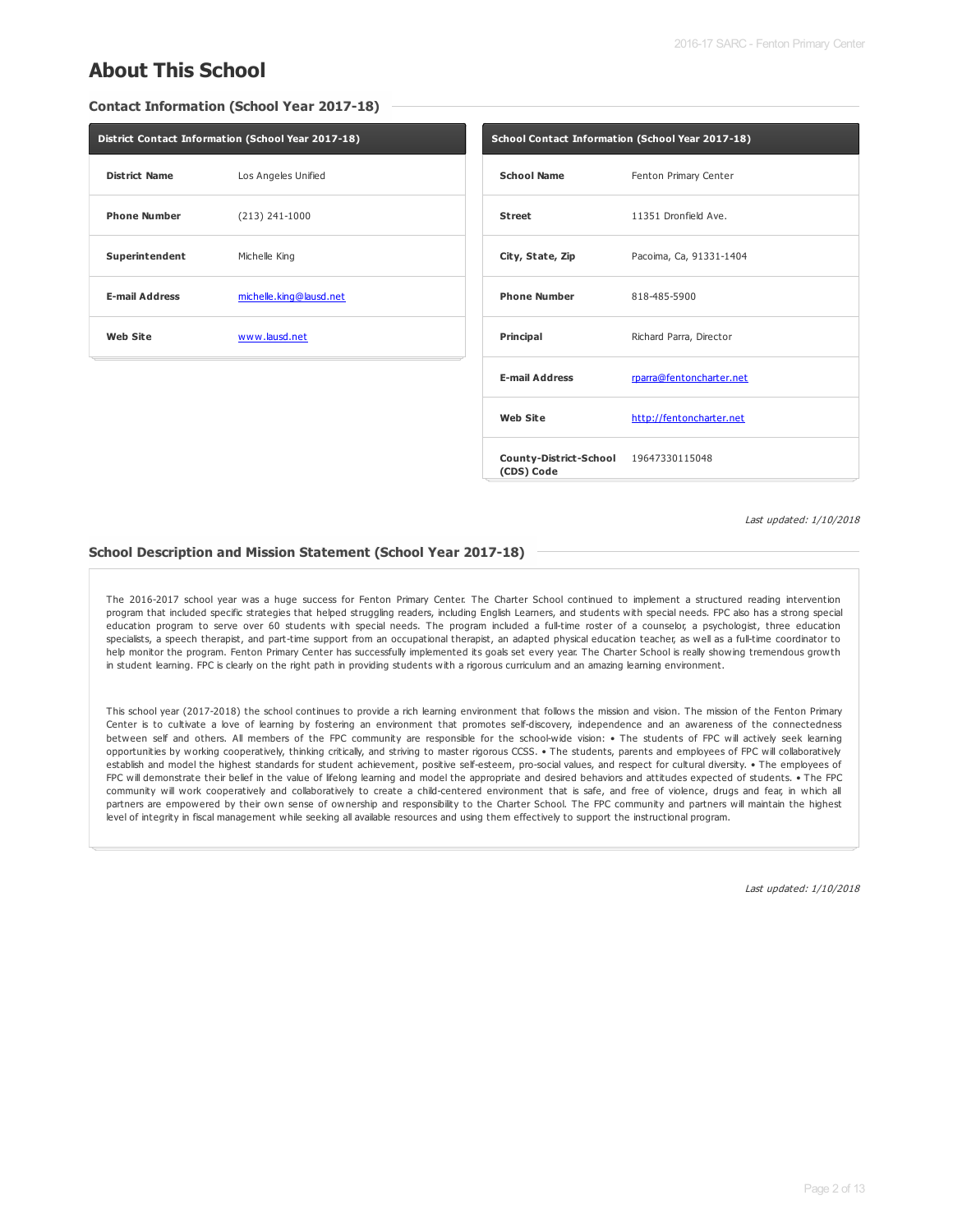### **Student Enrollment by Grade Level (School Year 2016-17)**

| <b>Grade Level</b>      | <b>Number of Students</b> |
|-------------------------|---------------------------|
| Kindergarten            | 297                       |
| Grade 1                 | 256                       |
| Grade 2                 | 253                       |
| <b>Total Enrollment</b> | 806                       |



#### Last updated: 1/10/2018

### **Student Enrollment by Student Group (School Year 2016-17)**

| <b>Student Group</b>                | <b>Percent of Total Enrollment</b> |
|-------------------------------------|------------------------------------|
| Black or African American           | 5.5%                               |
| American Indian or Alaska Native    | 0.0%                               |
| Asian                               | $0.2 \%$                           |
| Filipino                            | 1.5%                               |
| Hispanic or Latino                  | 90.7%                              |
| Native Hawaijan or Pacific Islander | $0.1 \%$                           |
| White                               | 1.9%                               |
| Two or More Races                   | 0.1%                               |
| Other                               | $0.0\%$                            |
| <b>Student Group (Other)</b>        | <b>Percent of Total Enrollment</b> |
| Socioeconomically Disadvantaged     | 91.1 %                             |
| English Learners                    | 50.6%                              |
| Students with Disabilities          | 9.0%                               |
| Foster Youth                        | $1.1 \%$                           |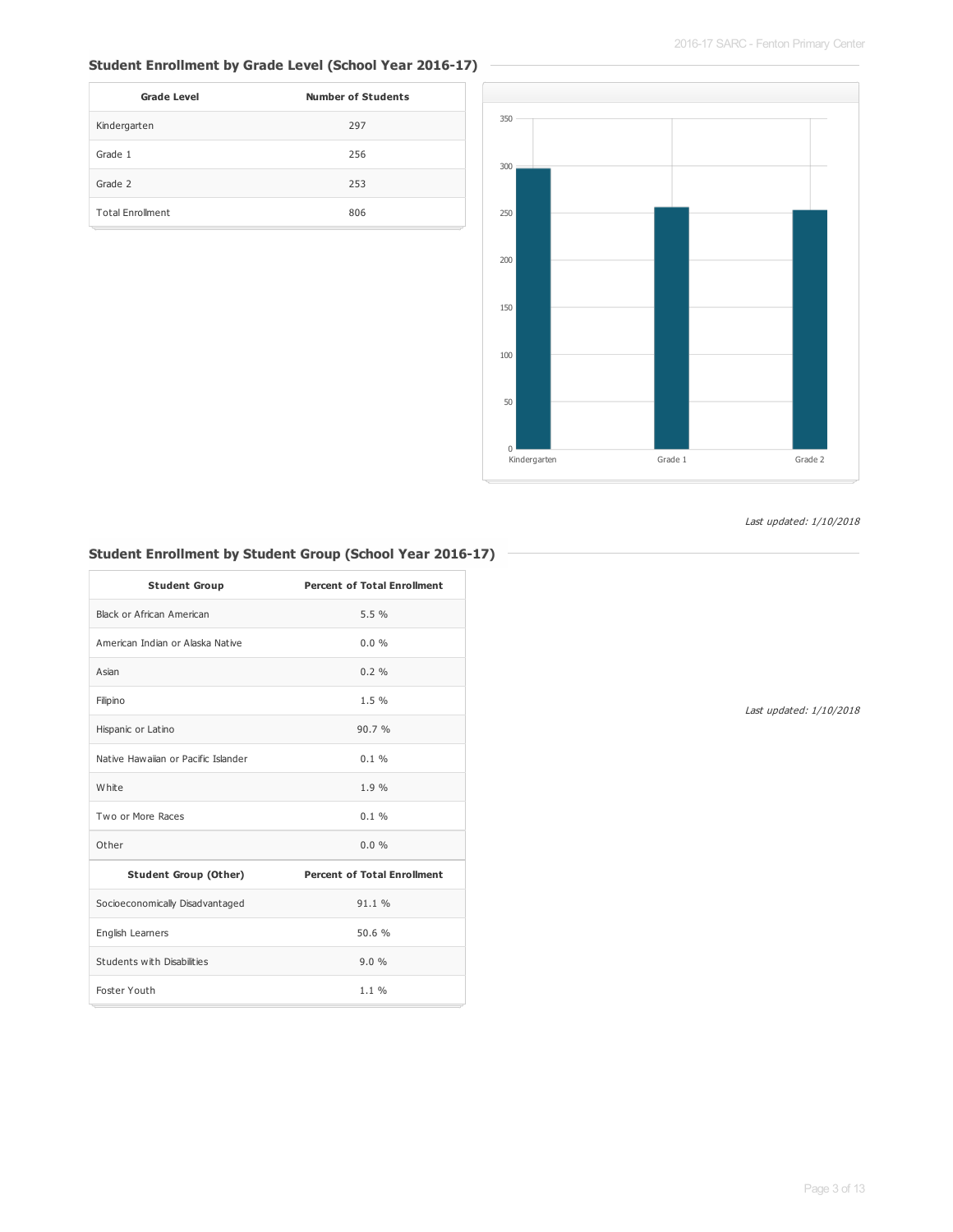## **A. Conditions of Learning**

# **State Priority: Basic**

The SARC provides the following information relevant to the State priority: Basic (Priority 1):

- Degree to which teachers are appropriately assigned and fully credentialed in the subject area and for the pupils they are teaching;
- Pupils have access to standards-aligned instructional materials; and
- School facilities are maintained in good repair

#### **Teacher Credentials**

| <b>Teachers</b>                                                                   |                | <b>District</b> |                |                |
|-----------------------------------------------------------------------------------|----------------|-----------------|----------------|----------------|
|                                                                                   | $2015 -$<br>16 | $2016 -$<br>17  | $2017 -$<br>18 | $2017 -$<br>18 |
| With Full Credential                                                              | 41             | 41              | 39             |                |
| Without Full Credential                                                           | $\Omega$       | $\Omega$        | 0              |                |
| Teachers Teaching Outside Subject<br>Area of Competence (with full<br>credential) | $\Omega$       | $\Omega$        | $\Omega$       |                |



Last updated: 1/10/2018

#### **Teacher Misassignments and Vacant Teacher Positions**

| <b>Indicator</b>                                  | $2015 -$<br>16 | $2016 -$<br>17 | $2017 -$<br>18 |
|---------------------------------------------------|----------------|----------------|----------------|
| Misassignments of Teachers of English<br>Learners | 0              | 0              | 0              |
| Total Teacher Misassignments*                     | <sup>0</sup>   | 0              | O              |
| Vacant Teacher Positions                          | <sup>0</sup>   | 0              | <sup>0</sup>   |



Note: "Misassignments" refers to the number of positions filled by teachers who lack legal authorization to teach that grade level, subject area, student group, etc.

\* Total Teacher Misassignments includes the number of Misassignments of Teachers of English Learners.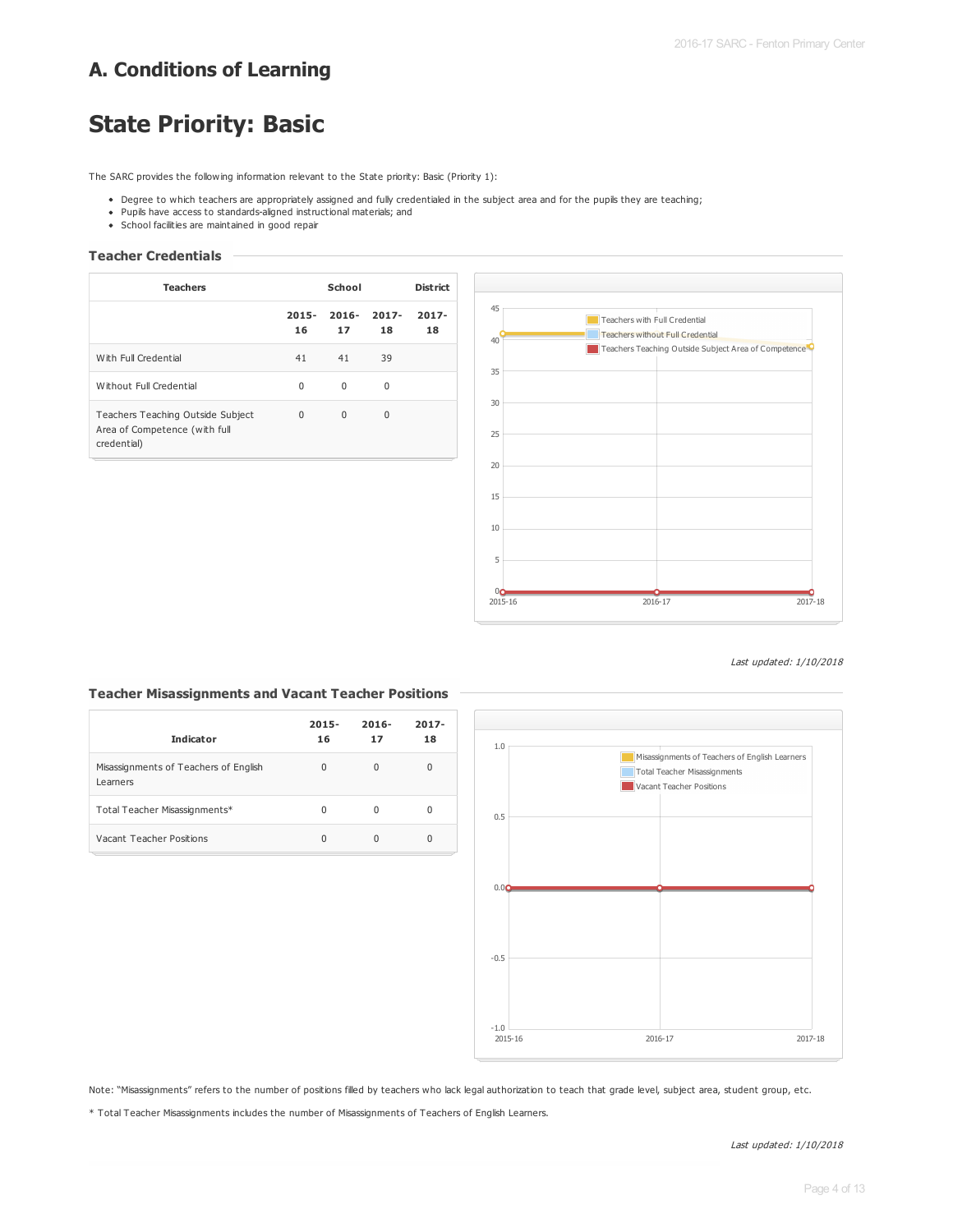#### **Quality, Currency, Availability of Textbooks and Instructional Materials (School Year 2017-18)**

Year and month in which the data were collected: June 2017

| <b>Subject</b>                         | Textbooks and Instructional Materials/year of Adoption                                                                                                    | <b>From Most</b><br>Recent<br>Adoption? | <b>Percent Students Lacking</b><br><b>Own Assigned Copy</b> |
|----------------------------------------|-----------------------------------------------------------------------------------------------------------------------------------------------------------|-----------------------------------------|-------------------------------------------------------------|
| Reading/Language<br>Arts               | The school uses California Wonders for language arts and My Math for mathematics. Both<br>programs are published by McGraw-Hill and adopted by the state. | Yes                                     | 0.0%                                                        |
| Mathematics                            | The school uses California Wonders for language arts and My Math for mathematics. Both<br>programs are published by McGraw-Hill and adopted by the state. | Yes                                     | $0.0\%$                                                     |
| Science                                | The school uses Scott Foresman California Science published by Pearson Scott Foresman.                                                                    | Yes                                     | $0.0\%$                                                     |
| History-Social<br>Science              | The school uses Reflections: California Series published by Harcourt School Publishers.                                                                   | Yes                                     | 0.0%                                                        |
| Foreign Language                       | This is not applicable.                                                                                                                                   |                                         | 0.0%                                                        |
| Health                                 | Not applicable.                                                                                                                                           |                                         | 0.0%                                                        |
| Visual and<br>Performing Arts          | Not Applicable.                                                                                                                                           |                                         | 0.0%                                                        |
| Science Lab<br>Eqpmt (Grades 9-<br>12) | N/A                                                                                                                                                       | N/A                                     | 0.0%                                                        |
|                                        | Note: Cells with N/A values do not require data.                                                                                                          |                                         |                                                             |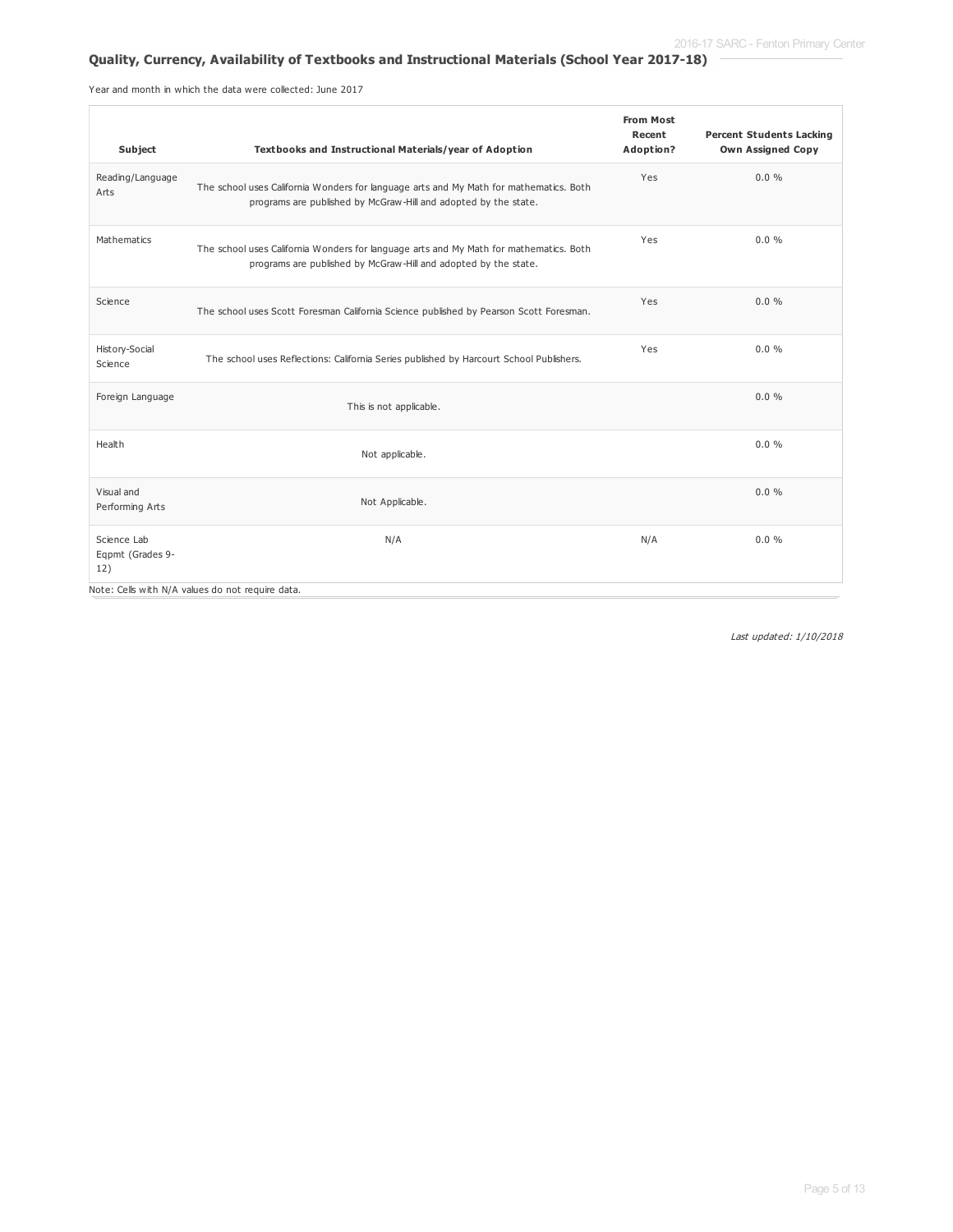Our state-of-the-art building opened in 2013. The custodial and maintenance staff of Fenton Primary Center make every effort to ensure a safe, clean, secure environment for students and staff. Classrooms are cleaned daily, and student restrooms are cleaned at least three times a day. Classroom floors are stripped and waxed at least two times a year, and all carpets are professionally cleaned three times a year. The facility is maintained by the Fenton custodial and maintenance staff with added assistance of a gardener one two days a month. The gardener trims plants and trees, weeds, rakes planted areas, and removes and replaces plants and flowers. Since our building is fairly new, we have a variety of warranties and repair plans in place in case things are not working properly. Any areas of the school that are in need of repair are taken care of immediately. Routine maintenance, such as interior and exterior painting, is conducted regularly.

Last updated: 1/10/2018

#### **School Facility Good Repair Status**

Year and month of the most recent FIT report: June 2017

| <b>System Inspected</b>                                            | Rating | <b>Repair Needed and</b><br><b>Action Taken or</b><br>Planned |
|--------------------------------------------------------------------|--------|---------------------------------------------------------------|
| Systems: Gas Leaks, Mechanical/HVAC,<br>Sewer                      | Good   | None at this time.                                            |
| <b>Interior: Interior Surfaces</b>                                 | Good   | None at this time.                                            |
| Cleanliness: Overall Cleanliness,<br>Pest/Vermin Infestation       | Good   | None at this time.                                            |
| Electrical: Electrical                                             | Good   | None at this time.                                            |
| Restrooms/Fountains: Restrooms,<br>Sinks/Fountains                 |        |                                                               |
| Safety: Fire Safety, Hazardous Materials                           | Good   | None at this time.                                            |
| Structural: Structural Damage, Roofs                               | Good   | None at this time.                                            |
| External: Playground/School Grounds,<br>Windows/Doors/Gates/Fences | Good   | None at this time.                                            |

#### **Overall Facility Rate**

Year and month of the most recent FIT report: June 2017

Overall Rating **Exemplary**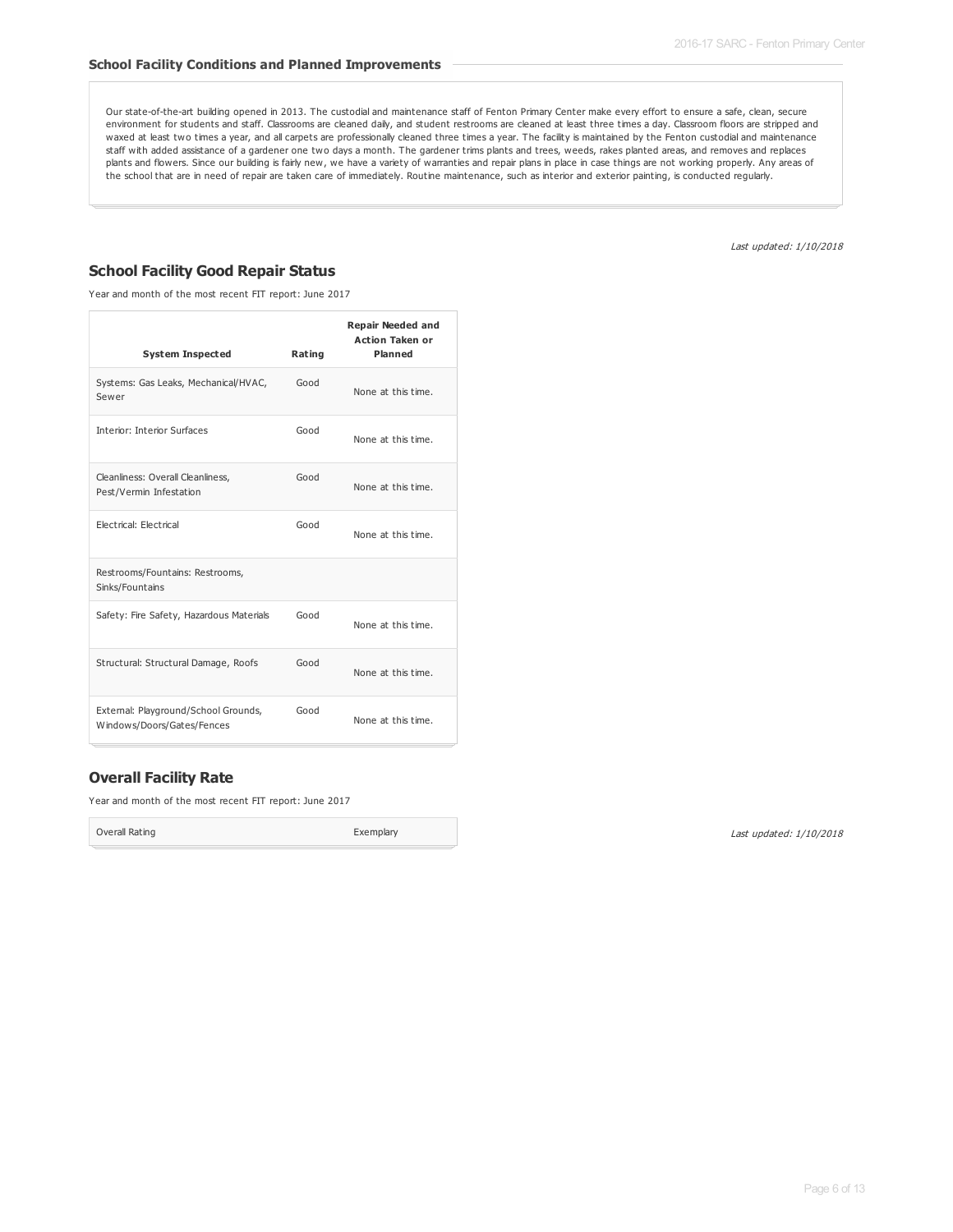## **C. Engagement**

# **State Priority: Parental Involvement**

The SARC provides the following information relevant to the State priority: Parental Involvement (Priority 3):

Efforts the school district makes to seek parent input in making decisions for the school district and each schoolsite

#### **Opportunities for Parental Involvement (School Year 2017-18)**

Fenton Primary Center parents have an opportunity to participate in a variety of activities and school functions provided by the school's Parent Advocacy Committee. A few examples are; annual parent orientation meetings to discuss expectations in each classroom with all parents, parent conferences held twice a year to give parents a chance to review student academic progress on a one-to-one basis with the teacher, and open house in late spring that allows parents to visit classrooms and see the latest student projects and accomplishments for the year. Every classroom creates a visual and performing arts performance for parents and all parents are welcome. There are many other events that involve parents and the community such as; Career Day, Book Fair Week, and various School Spirit weeks. The school has a robust parent volunteer program and all teachers welcome volunteers to assist in their classroom. The Family Center along with the Parent Advocacy Committee offer numerous opportunities for parent involvement including night meetings, ESL classes, workshops, field trips and assistance with fundraising activities. All Fenton Primary Center parents are also welcome to participate in four formal governance committees; Parent Advocacy, Instruction, Personnel, and Finance and Safety. We also have three advisory committees; English Language Acquisition Committee, Parent Review Board and School Site Council that provide parents with additional opportunities to be part of the decision-making of the school.

## **State Priority: Pupil Engagement**

Last updated: 1/10/2018

The SARC provides the following information relevant to the State priority: Pupil Engagement (Priority 5):

- High school dropout rates; and
- High school graduation rates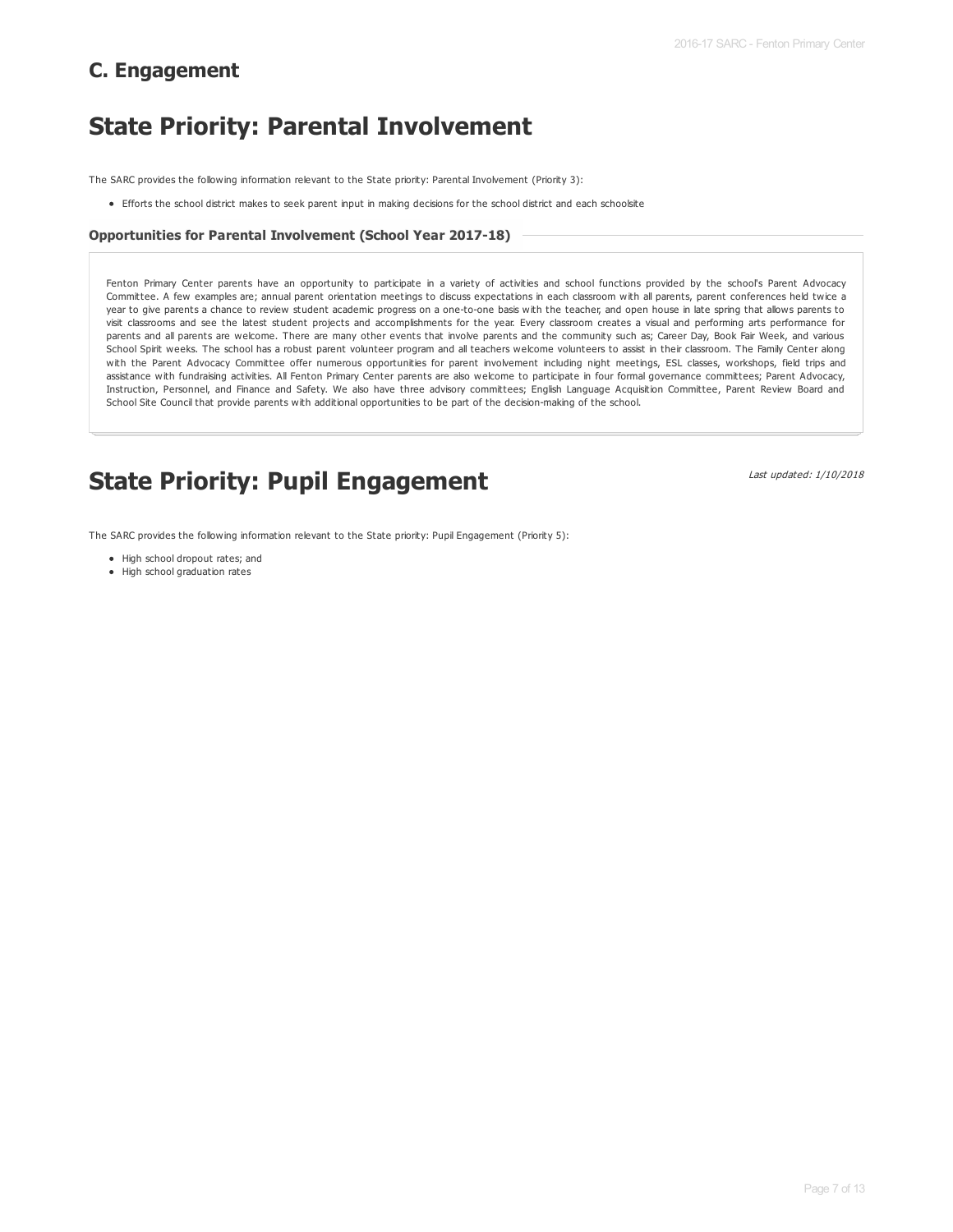# **State Priority: School Climate**

The SARC provides the following information relevant to the State priority: School Climate (Priority 6):

- Pupil suspension rates;
- Pupil expulsion rates; and
- Other local measures on the sense of safety

#### **Suspensions and Expulsions**

|             | <b>School</b> |         |         | <b>District</b> |         |         | <b>State</b> |         |         |
|-------------|---------------|---------|---------|-----------------|---------|---------|--------------|---------|---------|
| Rate        | 2014-15       | 2015-16 | 2016-17 | 2014-15         | 2015-16 | 2016-17 | 2014-15      | 2015-16 | 2016-17 |
| Suspensions | 0.4%          | 0.1%    | 0.1%    | 0.9%            | 0.9%    | 0.8%    | 3.8%         | 3.7%    | 3.7%    |
| Expulsions  | $0.0\%$       | $0.0\%$ | $0.0\%$ | $0.0\%$         | $0.0\%$ | $0.0\%$ | 0.1%         | 0.1%    | 0.1%    |





#### Last updated: 1/10/2018

#### **School Safety Plan (School Year 2017-18)**

The Fenton Primary Center follows the established standards of health and safety as commonly practiced in California public schools according to the California Education Code and California Health and Safety Code, including Education Codes 44237, 45125.1 and 45122.1. All city, county and state building codes are also followed.

To secure our campus, one full-time and two part-time campus security employees patrol the campus and surrounding perimeter daily. Additionally a private security guard patrols the campus after the regular workday and on weekends. The school also has an intrusion and surveillance alarm with sensors in all classrooms, offices and supply areas. The result is a campus that is secure 24-hours a day, 7-days a week.

Students are supervised at all times by certificated teachers and/or by paraprofessionals when on the yard or out of the classroom. A nurse and/or nurse's aide serves students on a regular full-time basis. The school nurse or the full-time School Counselor coordinate on-site health and social services to our students and their families. They also coordinate parent education classes requested by the school community.

The Fenton Primary Center's Safety Plan is reviewed yearly and revised as needed. It is located in the school's main office. All employees and volunteers are fingerprinted and cleared through the Department of Justice as required by Education Code 44237, and have a current TB test on file. In addition to the ongoing and daily review of school facilities by the facilities Manager, Fenton Primary Center is a member of ASCIP and CharterSafe and participates in their periodic health and safety reviews. The entire campus participates in the risk management program annually. Risk managers inspect all interior and exterior areas of the school including playground equipment, asphalt, cement, food service areas (kitchen and mult i-purpose room), custodial storage areas and office (including areas for storage of hazardous materials) and report any findings or corrections that need to be made. The Illness and Injury Prevention Program is regularly updated and a summary of the program is posted in the workplace.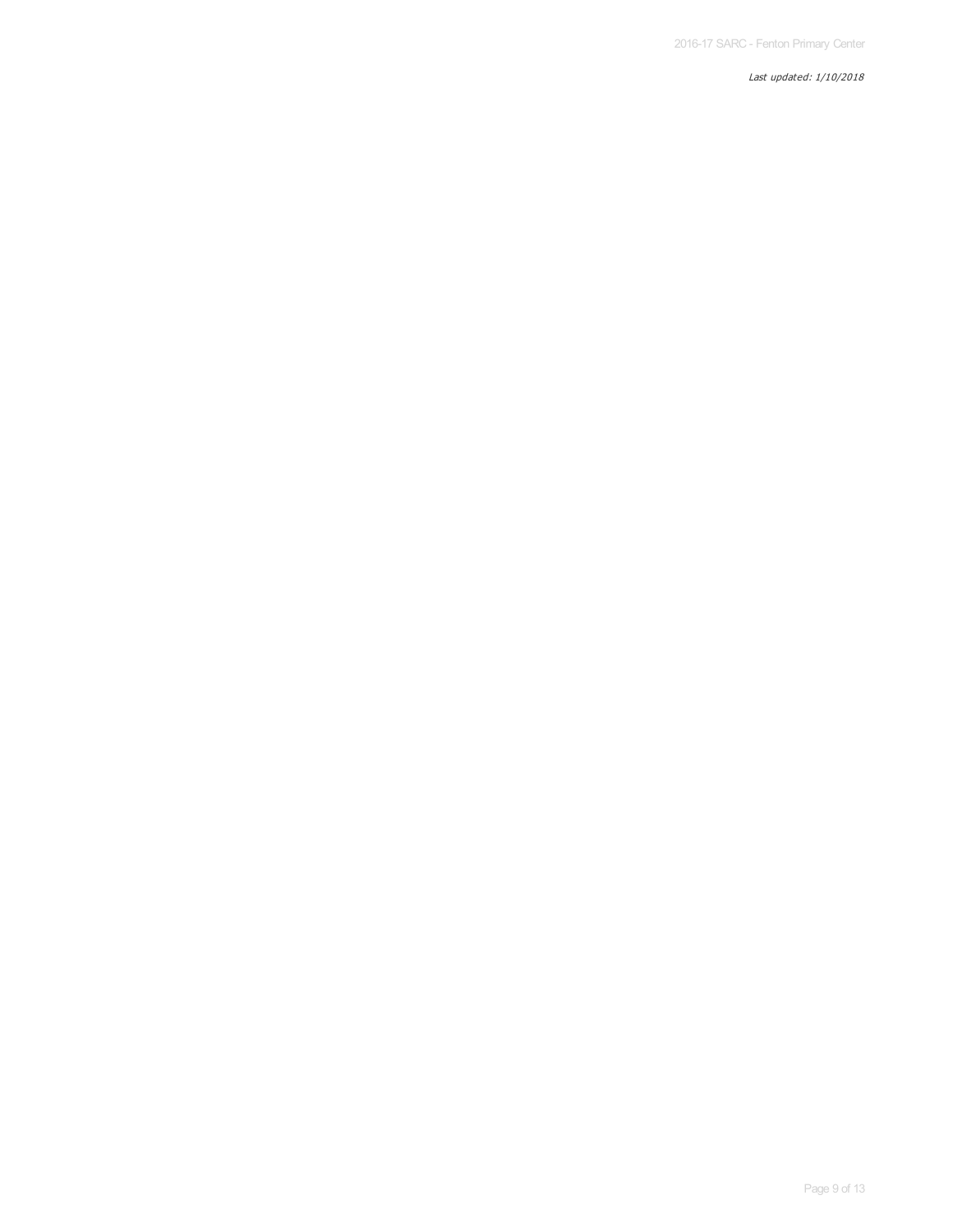## **D. Other SARC Information**

The information in this section is required to be in the SARC but is not included in the state priorities for LCFF.

#### **Average Class Size and Class Size Distribution (Elementary)**

| 2014-15            |                           |              | 2015-16             |              |                         |             | 2016-17             |                  |                           |                  |                     |              |
|--------------------|---------------------------|--------------|---------------------|--------------|-------------------------|-------------|---------------------|------------------|---------------------------|------------------|---------------------|--------------|
|                    |                           |              | Number of Classes * |              |                         |             | Number of Classes * |                  |                           |                  | Number of Classes * |              |
| <b>Grade Level</b> | <b>Average Class Size</b> | $1 - 20$     | $21 - 32$           | $33+$        | Average Class Size 1-20 |             | $21 - 32$           | $33+$            | <b>Average Class Size</b> | $1 - 20$         | 21-32               | $33+$        |
| K                  | 22.0                      | $\mathbf{1}$ | 11                  | $\mathbf{0}$ | 23.0                    | $\mathbf 0$ | 12                  | $\mathbf 0$      | 75.0                      | $\overline{2}$   | 11                  | 1            |
| $\mathbf{1}$       | 23.0                      | $\mathbf 0$  | 11                  | $\mathbf 0$  | 23.0                    | $\mathbf 0$ | 10                  | $\mathbf 0$      | 23.0                      | $\boldsymbol{0}$ | 11                  | $\mathbf 0$  |
| $\overline{2}$     | 23.0                      | $\mathbf 0$  | 11                  | $\mathbf 0$  | 23.0                    | $\mathbf 0$ | 12                  | $\mathbf 0$      | 23.0                      | $\mathbf 0$      | 11                  | $\mathbf{0}$ |
| 3                  | $0.0$                     | $\mathbf 0$  | $\mathbf 0$         | $\mathbf 0$  | 0.0                     | $\mathbf 0$ | $\mathsf 0$         | $\mathsf{0}$     | 0.0                       | $\boldsymbol{0}$ | $\mathbf 0$         | $\mathbf 0$  |
| $\overline{4}$     | 0.0                       | $\mathbf 0$  | $\mathbf 0$         | $\mathbf 0$  | 0.0                     | $\mathbf 0$ | $\mathbf 0$         | $\mathbf 0$      | 0.0                       | $\mathbf 0$      | $\mathbf{0}$        | $\mathbf{0}$ |
| 5                  | 0.0                       | $\mathbf 0$  | $\mathbf 0$         | $\mathbf 0$  | 0.0                     | $\mathbf 0$ | $\mathsf 0$         | $\mathsf{0}$     | 0.0                       | $\mathbf 0$      | $\mathbf 0$         | $\mathbf 0$  |
| 6                  | 0.0                       | $\mathbf 0$  | $\mathbf{0}$        | $\mathbf{0}$ | 0.0                     | $\mathbf 0$ | $\mathsf 0$         | $\boldsymbol{0}$ | 0.0                       | $\boldsymbol{0}$ | $\mathbf{0}$        | $\mathbf{0}$ |
| Other              | 23.0                      | $\mathbf 0$  | $\mathbf{1}$        | $\mathbf 0$  | 24.0                    | $\mathbf 0$ | $\mathbf{1}$        | $\mathbf 0$      | 0.0                       | $\mathbf 0$      | $\mathbf 0$         | $\mathbf 0$  |

\* Number of classes indicates how many classes fall into each size category (a range of total students per class).

Last updated: 1/10/2018

### **Academic Counselors and Other Support Staff (School Year 2016-17)**

| <b>Title</b>                                        | Number of FTE* Assigned to School | Average Number of Students per Academic Counselor |
|-----------------------------------------------------|-----------------------------------|---------------------------------------------------|
| Academic Counselor                                  | 1.0                               | 25.0                                              |
| Counselor (Social/Behavioral or Career Development) | 0.0                               | N/A                                               |
| Library Media Teacher (Librarian)                   | 0.0                               | N/A                                               |
| Library Media Services Staff (Paraprofessional)     | 0.0                               | N/A                                               |
| Psychologist                                        | 1.0                               | N/A                                               |
| Social Worker                                       | 0.0                               | N/A                                               |
| Nurse                                               | 1.0                               | N/A                                               |
| Speech/Language/Hearing Specialist                  | 1.0                               | N/A                                               |
| Resource Specialist (non-teaching)                  | 3.0                               | N/A                                               |
| Other                                               | 1.0                               | N/A                                               |

Note: Cells with N/A values do not require data.

\*One Full Time Equivalent (FTE) equals one staff member working full time; one FTE could also represent two staff members who each work 50 percent of full time.

Last updated: 1/10/2018

#### **Expenditures Per Pupil and School Site Teacher Salaries (Fiscal Year 2015-16)**

| Level                                         | <b>Total Expenditures Per Pupil</b> | <b>Expenditures Per Pupil</b><br>(Restricted) | <b>Expenditures Per Pupil</b><br>(Unrestricted) | <b>Average Teacher Salary</b> |
|-----------------------------------------------|-------------------------------------|-----------------------------------------------|-------------------------------------------------|-------------------------------|
| School Site                                   | \$11114.0                           | \$1674.0                                      | \$9440.0                                        | \$68713.0                     |
| District                                      | N/A                                 | N/A                                           | \$0.0                                           | \$73658.0                     |
| Percent Difference - School Site and District | N/A                                 | N/A                                           | 200.0%                                          | $-7.0\%$                      |
| State                                         | N/A                                 | N/A                                           | \$6574.0                                        | \$79228.0                     |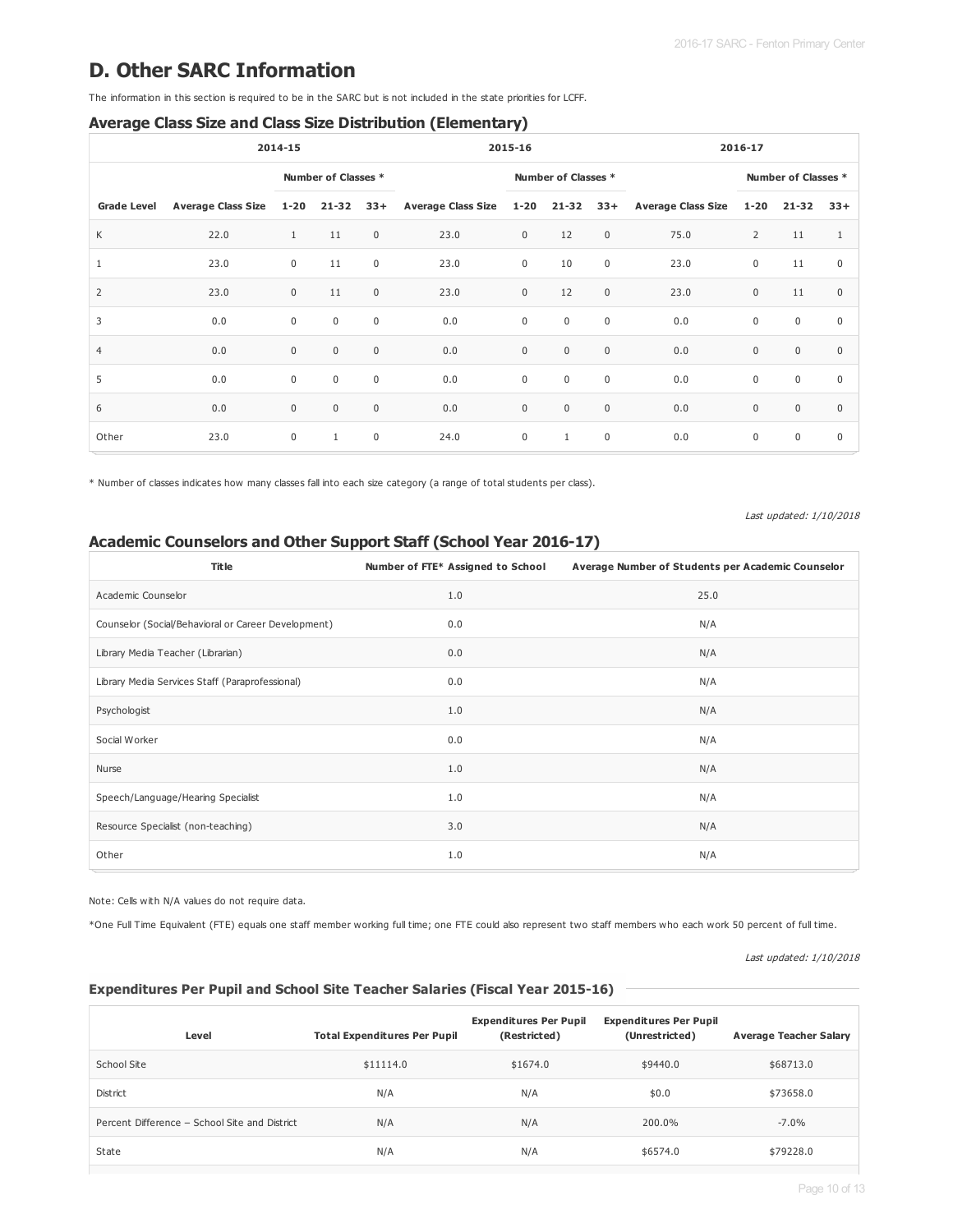Note: Cells with N/A values do not require data.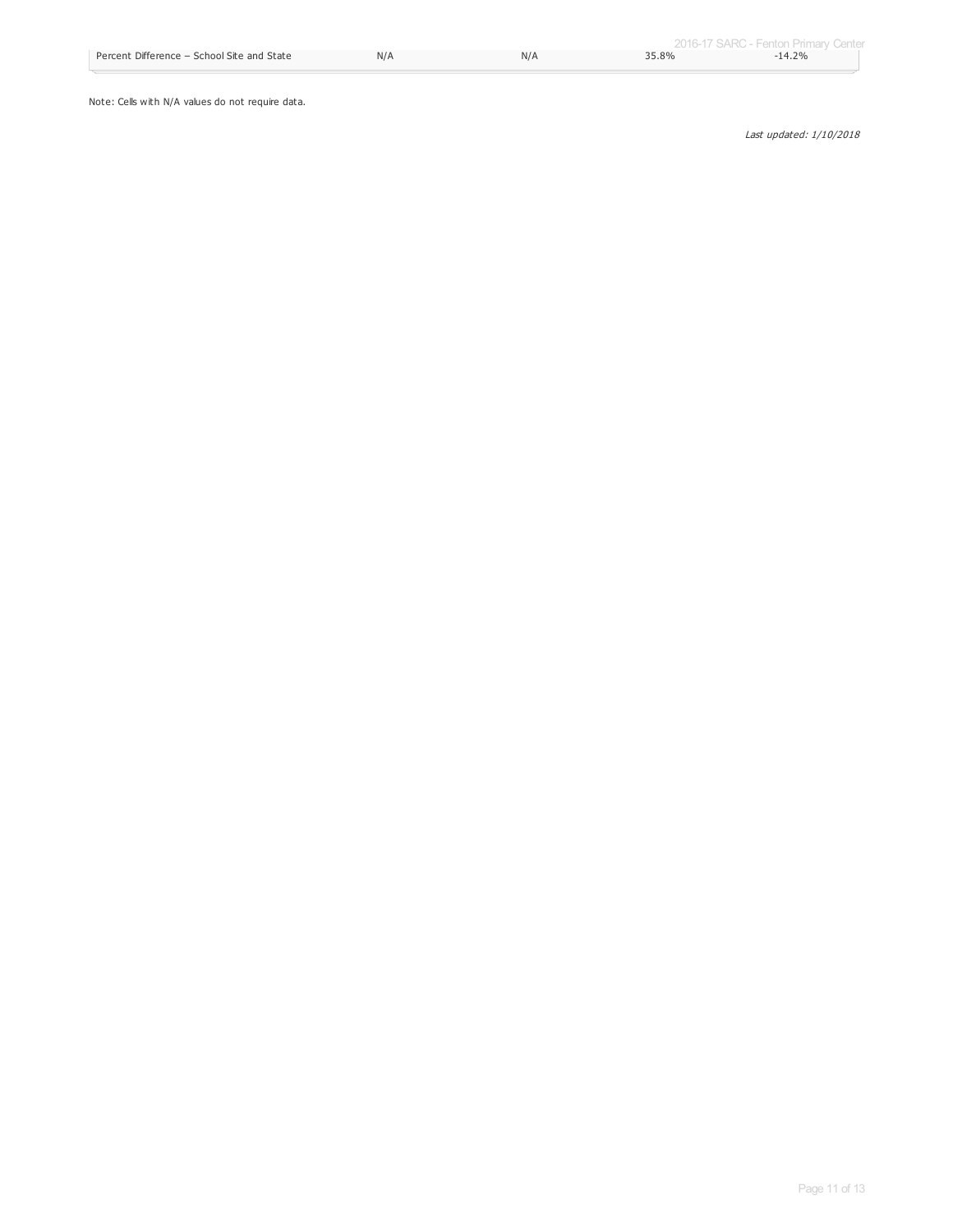Fenton Primary has a variety of supplemental programs and services available at the school site for all students. The school hires art and music specialists to work with all grade and all classrooms. The school provides a variety of after school programs including a school-funded chorus class once a week, after school care and 21st Century Kids program for over 200 students daily. Fenton Primary Center has a full-time positive behavior support room and an academic intervention support room for students in need. The school's positive behavior intervention and support (PBIS) program is coordinated by a full-time administrative coordinator. This person also oversees the discipline data and reviews the progress in positive school culture and discipline. The intervention room has a full-time certificated teacher that helps plan, schedule, and assess students performing at the bottom 15-20%. Students are carefully monitored for success. Additional support staff are available to support all students. The additional staff includes a full-time psychologist, full-time school counselor, full-time speech and language therapist, full-time nurse's aide, part -time registered nurse and a part -time Family Center Director. The majority of our classrooms have a 2.5 hour paraprofessional that supports t he instructional program by providing intervention activities created by the teacher for students with academic needs. The school also has a robust technology implementation plan. Eight computers in every class helps provide the newest technology tools to support all students. Two full-time technology specialists service over 320 computers in classrooms. 100% of our teachers create and use technology integrated lessons in the classroom.

Last updated: 1/10/2018

| Category                                      | <b>District Amount</b> | State Average For Districts In Same Category |
|-----------------------------------------------|------------------------|----------------------------------------------|
| Beginning Teacher Salary                      | \$53,584               | \$47,808                                     |
| Mid-Range Teacher Salary                      | \$70,141               | \$73,555                                     |
| <b>Highest Teacher Salary</b>                 | \$90,300               | \$95,850                                     |
| Average Principal Salary (Elementary)         | \$116,684              | \$120,448                                    |
| Average Principal Salary (Middle)             | \$131,969              | \$125,592                                    |
| Average Principal Salary (High)               | \$133,725              | \$138,175                                    |
| Superintendent Salary                         | \$350,000              | \$264,457                                    |
| Percent of Budget for Teacher Salaries        | 32.0%                  | 35.0%                                        |
| Percent of Budget for Administrative Salaries | 5.0%                   | 5.0%                                         |

#### **Teacher and Administrative Salaries (Fiscal Year 2015-16)**

For detailed information on salaries, see the CDE Certificated Salaries & Benefits Web page at <http://www.cde.ca.gov/ds/fd/cs/> .





#### Last updated: 1/10/2018

#### **Professional Development**